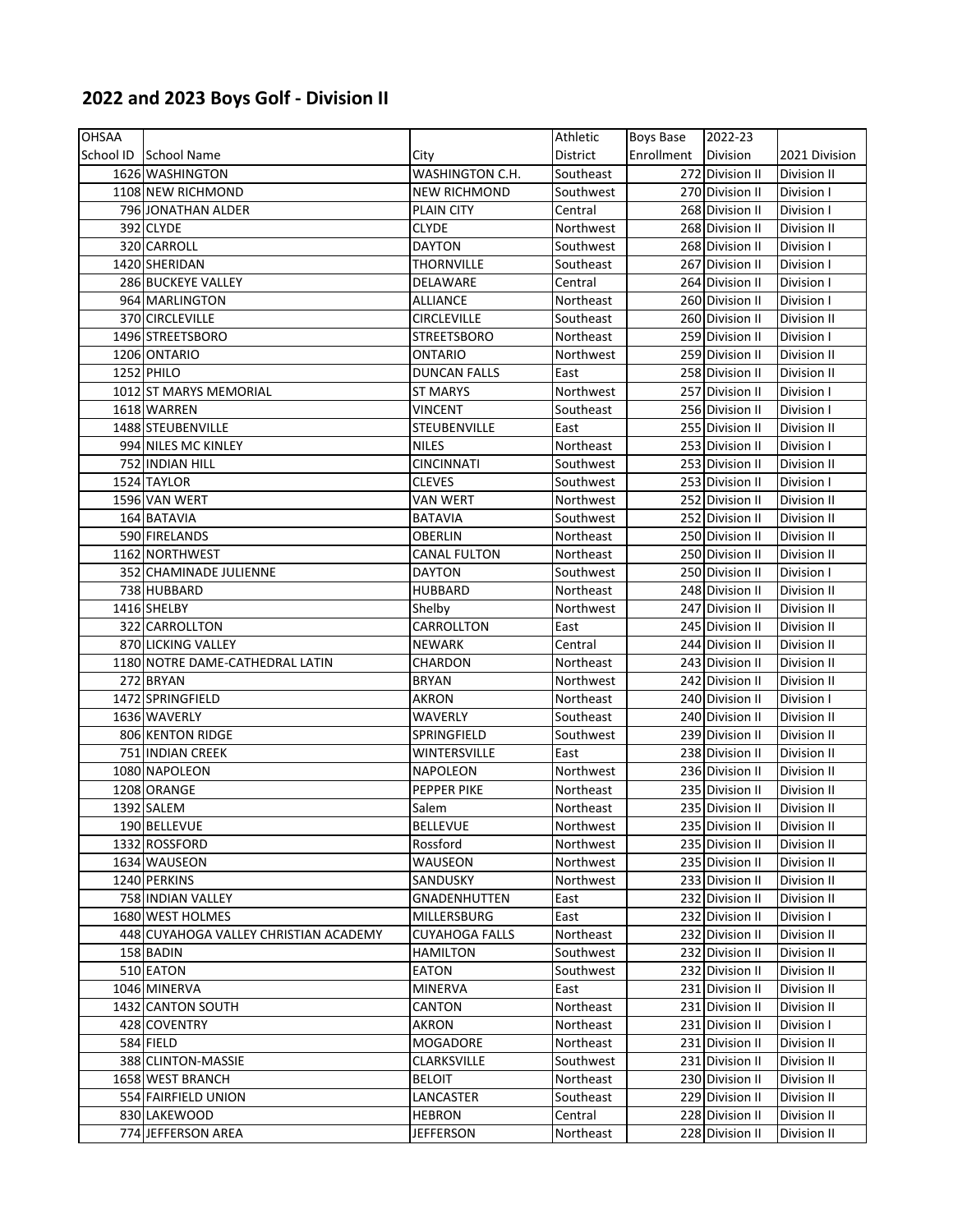| 1598 VERMILION              | <b>VERMILION</b>      | Northwest | 228 Division II<br><b>Division II</b>  |
|-----------------------------|-----------------------|-----------|----------------------------------------|
| 988 MC CLAIN                | GREENFIELD            | Southeast | 227 Division II<br>Division II         |
| 702 HAWKEN                  | <b>GATES MILLS</b>    | Northeast | 226 Division II<br>Division II         |
| 1568 UNIOTO                 | <b>CHILLICOTHE</b>    | Southeast | 226 Division II<br>Division II         |
| 1314 RIVER VALLEY           | CALEDONIA             | Central   | 225 Division II<br>Division II         |
| 176 BEAVER                  | East Liverpool        | East      | 225 Division II<br>Division II         |
| 1604 VINTON COUNTY          | <b>MC ARTHUR</b>      | Southeast | 225 Division II<br>Division II         |
| 166 BATH                    | <b>LIMA</b>           | Northwest | 224 Division II<br>Division II         |
| 1724 WOODRIDGE              | PENINSULA             | Northeast | 223 Division II<br>Division II         |
| 622 GALLIA ACADEMY          | <b>GALLIPOLIS</b>     | Southeast | 223 Division II<br>Division II         |
| 1744 WYOMING                | <b>CINCINNATI</b>     | Southwest | 223 Division II<br>Division II         |
| 982 MAYSVILLE               | ZANESVILLE            | East      | 220 Division II<br><b>Division II</b>  |
| 342 CENTRAL CATHOLIC        | Toledo                | Northwest | 219 Division II<br>Division II         |
| 196 BENEDICTINE             | CLEVELAND             | Northeast | 217 Division II<br>Division I          |
| 890 LOGAN ELM               | <b>CIRCLEVILLE</b>    | Southeast | 217 Division II<br>Division II         |
| 914 LUTHERAN WEST           | ROCKY RIVER           | Northeast | 216 Division II<br>Division II         |
| 1264 POLAND SEMINARY        | <b>POLAND</b>         | Northeast | 216 Division II<br>Division II         |
| 1414 SHAWNEE                | SPRINGFIELD           | Southwest | 216 Division II<br>Division II         |
| 1344 ST CLAIRSVILLE         | <b>ST CLAIRSVILLE</b> | East      | 215 Division II<br><b>Division II</b>  |
| 1578 URBANA                 | URBANA                | Southwest | 215 Division II<br><b>Division II</b>  |
| 300 CAMBRIDGE               | CAMBRIDGE             | East      | 214 Division II<br><b>Division II</b>  |
| 376 CLAYMONT                | <b>UHRICHSVILLE</b>   | East      | 214 Division II<br><b>Division II</b>  |
| 1068 MORGAN                 | MC CONNELSVILLE       | East      | 214 Division II<br>Division II         |
| 794 JOHNSTOWN               | JOHNSTOWN             | Central   | 213 Division II<br>Division II         |
| 998 ARCHBISHOP McNICHOLAS   | <b>CINCINNATI</b>     | Southwest | 212 Division II<br>Division II         |
| 206 BETHEL                  | <b>TIPP CITY</b>      | Southwest | 210 Division II<br>Division II         |
| 218 BISHOP HARTLEY          | <b>COLUMBUS</b>       | Central   | 209 Division II<br><b>Division II</b>  |
| 282 BUCKEYE LOCAL           | RAYLAND               | East      | 209 Division II<br>Division II         |
| 1500 STRUTHERS              | <b>STRUTHERS</b>      | Northeast | 209 Division II<br>Division II         |
| 804 KENTON                  | <b>KENTON</b>         | Northwest | 208 Division II<br>Division II         |
| 198 BENJAMIN LOGAN          | <b>BELLEFONTAINE</b>  | Southwest | 208 Division II<br>Division II         |
| 660 GRAHAM LOCAL            | ST PARIS              | Southwest | 208 Division II<br>Division II         |
| 514 EDGEWOOD                | <b>ASHTABULA</b>      | Northeast | 207 Division II<br>Division II         |
| 644 GIRARD                  | GIRARD                | Northeast | 206 Division II<br>Division II         |
| 728 HOLY NAME               | PARMA HEIGHTS         | Northeast | 206 Division II<br>Division II         |
| 620 GALION                  | <b>GALION</b>         | Northwest | 206 Division II<br><b>Division II</b>  |
| 378 CLEAR FORK              | <b>BELLVILLE</b>      | Northwest | 205 Division II<br>Division II         |
| 500 EAST LIVERPOOL          | <b>EAST LIVERPOOL</b> | East      | 204 Division II<br>Division II         |
| 1574 UPPER SANDUSKY         | UPPER SANDUSKY        | Northwest | 203 Division II Division II            |
| 1100 NEW LEXINGTON          | <b>NEW LEXINGTON</b>  | Southeast | 203 Division II<br>Division II         |
| 1710 WILLARD                | WILLARD               | Northwest | 199 Division II<br>Division II         |
| 712 HIGHLAND                | <b>MARENGO</b>        | Central   | 198 Division II<br>Division II         |
| 1284 READING                | Reading               | Southwest | 197 Division II<br>Division II         |
| 1364 VILLA ANGELA-ST JOSEPH | CLEVELAND             | Northeast | 196 Division II<br>Division II         |
| 816 RIVER VALLEY            | <b>BIDWELL</b>        | Southeast | 196 Division II<br>Division II         |
| 1322 ROGER BACON            | <b>ST BERNARD</b>     | Southwest | 196 Division II<br>Division II         |
| 1266 PORT CLINTON           | PORT CLINTON          | Northwest | 194 Division II<br>Division II         |
| 1000 MEADOWBROOK            | <b>BYESVILLE</b>      | East      | 192 Division II<br>Division II         |
| 1148 NORTHRIDGE             | DAYTON                | Southwest | 192 Division II<br>Division II         |
| 1176 NORWOOD                | Norwood               | Southwest | 192 Division II<br>Division II         |
| 346 CHAGRIN FALLS           | <b>CHAGRIN FALLS</b>  | Northeast | 191 Division II<br>Division I          |
| 828 LAKEVIEW                | CORTLAND              | Northeast | 191 Division II<br>Division II         |
| 1210 ORRVILLE               | ORRVILLE              | Northeast | 191 Division II<br>Division II         |
| 1580 URSULINE               | YOUNGSTOWN            | Northeast | 191 Division II<br>Division II         |
| 108 ALEXANDER               | Albany                | Southeast | 191 Division II<br>Division II         |
| 676 GREENON                 | Enon                  | Southwest | 191 Division II<br>Division II         |
| 642 GILMOUR ACADEMY         | <b>GATES MILLS</b>    | Northeast | 190 Division II<br><b>Division III</b> |
| 1212 OTSEGO                 | <b>Bowling Green</b>  | Northwest | 190 Division II<br>Division II         |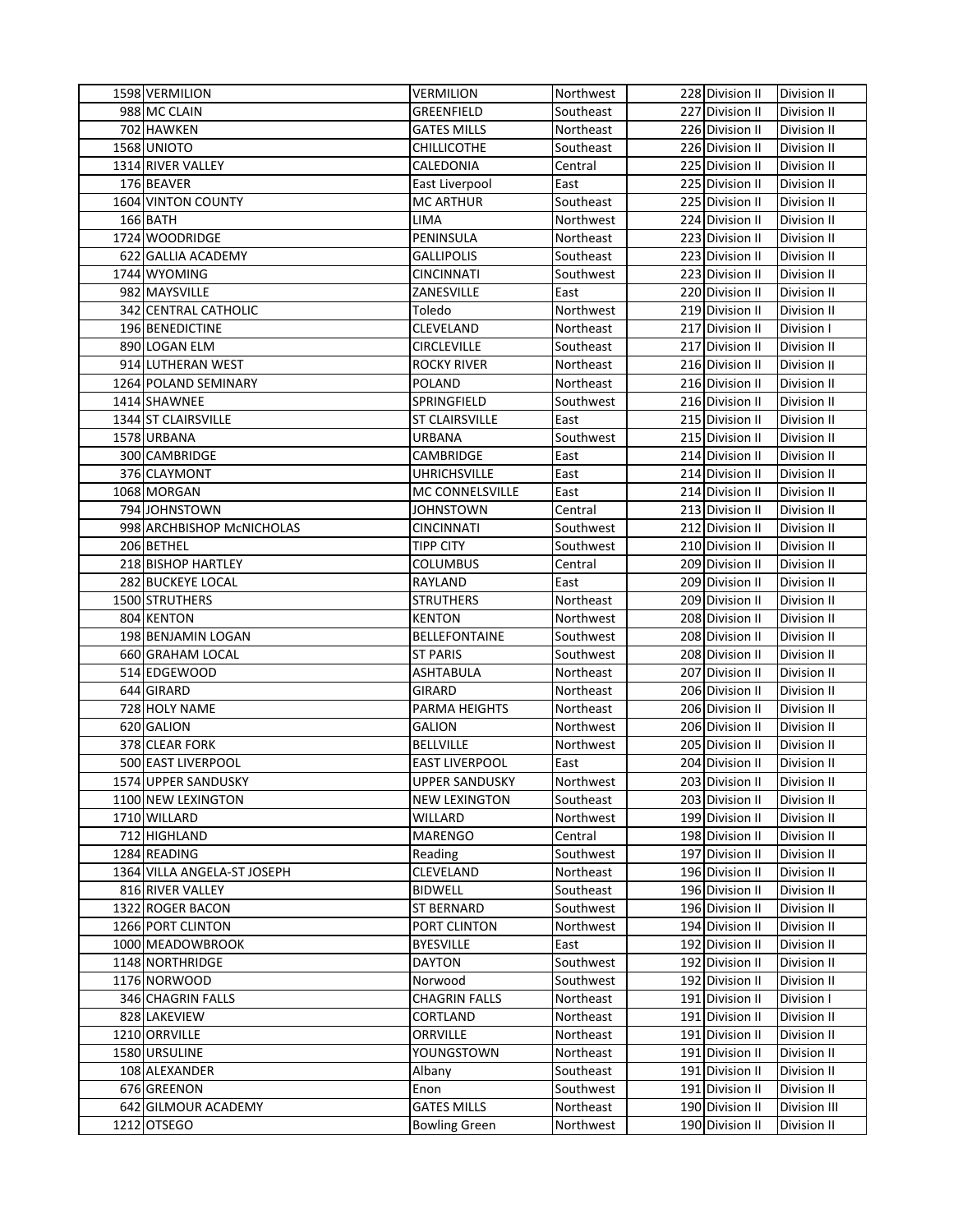| 208 BETHEL-TATE                        | <b>BETHEL</b>        | Southwest | 190 Division II | Division II        |
|----------------------------------------|----------------------|-----------|-----------------|--------------------|
| 1008 MEIGS                             | <b>POMEROY</b>       | Southeast | 189 Division II | Division II        |
| 132 ARCHBISHOP ALTER                   | KETTERING            | Southwest | 189 Division II | Division II        |
| 264 BROOKVILLE                         | <b>BROOKVILLE</b>    | Southwest | 188 Division II | Division II        |
| 808 KEYSTONE                           | LA GRANGE            | Northeast | 187 Division II | Division II        |
| 1548 TRIWAY                            | WOOSTER              | Northeast | 186 Division II | Division II        |
| 1752 ZANE TRACE                        | <b>CHILLICOTHE</b>   | Southeast | 186 Division II | Division II        |
| 556 FAIRLAND                           | <b>PROCTORVILLE</b>  | Southeast | 185 Division II | Division II        |
| 1584 UTICA                             | UTICA                | Central   | 184 Division II | Division II        |
| 519 EDISON                             | RICHMOND             | East      | 184 Division II | Division II        |
| 1184 OAK HARBOR                        | OAK HARBOR           | Northwest | 184 Division II | Division II        |
| 1174 NORWAYNE                          | <b>CRESTON</b>       |           | 183 Division II | Division III       |
| 1256 PIKETON                           |                      | Northeast | 183 Division II |                    |
|                                        | PIKETON              | Southeast |                 | Division II        |
| 114 AMANDA-CLEARCREEK                  | AMANDA               | Central   | 182 Division II | Division II        |
| 416 CONNEAUT                           | CONNEAUT             | Northeast | 182 Division II | Division II        |
| 1676 WESTFALL                          | WILLIAMSPORT         | Southeast | 182 Division II | Division II        |
| 754 INDIAN LAKE                        | LEWISTOWN            | Southwest | 182 Division II | Division II        |
| 706 HEATH                              | <b>HEATH</b>         | Central   | 181 Division II | Division II        |
| 1566 UNION LOCAL                       | <b>BELMONT</b>       | East      | 181 Division II | Division II        |
| 1644 WAYNESVILLE                       | WAYNESVILLE          | Southwest | 180 Division II | Division II        |
| <b>824 LAKE CATHOLIC</b>               | MENTOR               | Northeast | 179 Division II | <b>Division II</b> |
| 1246 PERRY                             | PERRY                | Northeast | 179 Division II | Division II        |
| 820 LAKE                               | <b>MILLBURY</b>      | Northwest | 179 Division II | Division II        |
| 582 BISHOP FENWICK                     | <b>FRANKLIN</b>      | Southwest | 179 Division II | Division II        |
| 1214 OTTAWA-GLANDORF                   | OTTAWA               | Northwest | 178 Division II | Division II        |
| 760 IRONTON                            | <b>IRONTON</b>       | Southeast | 177 Division II | Division II        |
| 954 MARIEMONT                          | CINCINNATI           | Southwest | 177 Division II | Division II        |
| 220 BISHOP READY                       | COLUMBUS             | Central   | 176 Division II | Division II        |
| 1696 WHEELERSBURG                      | WHEELERSBURG         | Southeast | 176 Division II | Division II        |
| 588 FINNEYTOWN                         | CINCINNATI           | Southwest | 176 Division II | Division II        |
| 570 FAIRVIEW                           | <b>FAIRVIEW PARK</b> | Northeast | 175 Division II | Division II        |
| 1396 SANDY VALLEY                      | MAGNOLIA             | East      | 173 Division II | Division II        |
| 920 MADEIRA                            | CINCINNATI           | Southwest | 173 Division II | Division II        |
| 1042 MILTON-UNION                      | <b>WEST MILTON</b>   | Southwest | 172 Division II | Division II        |
| 394 COLDWATER                          | COLDWATER            | Northwest | 171 Division II | Division II        |
| 1168 NORTHWESTERN                      | SPRINGFIELD          | Southwest | 171 Division II | Division II        |
| 410 COLUMBUS ACADEMY                   | GAHANNA              | Central   | 169 Division II | Division II        |
| 1426 SMITHVILLE                        | <b>SMITHVILLE</b>    | Northeast | 169 Division II | Division III       |
| 1506 SWANTON                           | SWANTON              | Northwest | 169 Division II | <b>Division II</b> |
| 490 EAST CLINTON                       | SABINA               | Southwest | 169 Division II | Division II        |
| 294 HARRISON CENTRAL                   | CADIZ                | East      | 168 Division II | Division II        |
| 508 EASTWOOD                           | PEMBERVILLE          | Northwest | 167 Division II | Division II        |
| 1048 MINFORD                           | <b>MINFORD</b>       | Southeast | 167 Division II | Division II        |
| 369 CINCINNATI HILLS CHRISTIAN ACADEMY | <b>CINCINNATI</b>    | Southwest | 167 Division II | Division II        |
| 318 CARLISLE                           | CARLISLE             | Southwest | 166 Division II | Division II        |
| 1018 MIAMI EAST                        | CASSTOWN             | Southwest | 165 Division II | Division II        |
| 362 CHESAPEAKE                         | CHESAPEAKE           | Southeast | 164 Division II | Division II        |
| 382 CLERMONT NORTHEASTERN              | BATAVIA              | Southwest | 164 Division II | Division II        |
| 862 LIBERTY-BENTON                     | FINDLAY              | Northwest | 163 Division II | Division II        |
| 1458 SOUTH POINT                       | <b>SOUTH POINT</b>   | Southeast | 163 Division II | Division II        |
| 1652 WELLSTON                          | WELLSTON             | Southeast | 163 Division II | Division II        |
| 170 BEACHWOOD                          | <b>BEACHWOOD</b>     | Northeast | 162 Division II | Division II        |
| 936 MANCHESTER                         | New Franklin         | Northeast | 162 Division II | Division II        |
| 354 CHAMPION                           | WARREN               | Northeast | 161 Division II | Division II        |
| 630 GARFIELD                           | GARRETTSVILLE        | Northeast | 160 Division II | Division II        |
| 636 GENOA AREA                         | GENOA                | Northwest | 160 Division II | Division II        |
| 1166 NORTHWEST                         | MC DERMOTT           | Southeast | 160 Division II | Division II        |
| 1270 PORTSMOUTH WEST                   | WEST PORTSMOUTH      | Southeast | 160 Division II | Division II        |